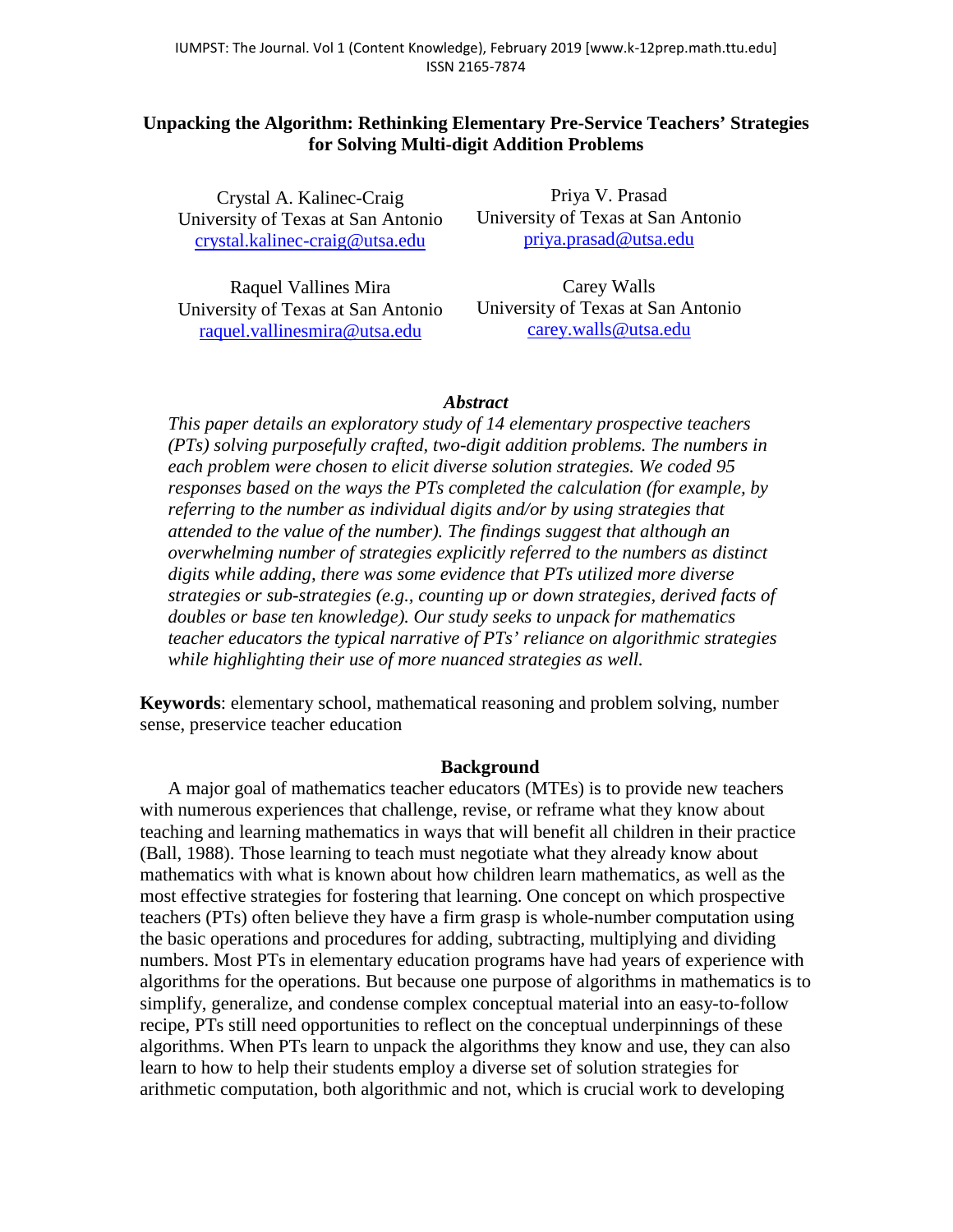students' number sense (Welder & Simonsen, 2011). The existing research on pedagogical strategies such as number talks supports the notion that teachers need to learn how to help children discuss and connect multiple strategies for basic computations (Humphreys & Parker, 2015). Well-developed number sense has been shown to be a major indicator in students' future mathematical success, especially with more advanced concepts like algebra (Boaler, 2016, Hiebert et al., 1997). In order to help their students construct a diverse set of strategies for computations, teachers must attend to the numbers they choose in arithmetic problems that they pose to their students (Land, Drake, Sweeney, Franke, & Johnson, 2015).

Posing multi-digit computation problems is a process that requires a great deal of thoughtful attention to the appropriateness of the numbers selected, the ways in which students might solve the problem, and how the problem might leverage students' conceptual knowledge (Humphreys & Parker, 2015; Land et al., 2015; Kilpatrick et al, 2001; Parrish, 2010). Consider the following problem posed in Land et al., (2015, p. 65):  $100 + \_\_\_\_\_ = 99 + 44$ . Although the problem can be solved algebraically by adding the numbers on the right side of the equation and then subtracting 100 from that sum, the numbers were purposefully chosen so that students could notice that "100 is one more than 99, so the answer must be one less than 44" without ever having to explicitly add 99 and 44 and then subtract 100 (Land et al., 2015, p. 65). Carefully crafted arithmetic problems are a crucial step in preparing children to mentally compute and manipulate numbers (Kilpatrick et al., 2001). Problems that involve purposefully chosen numbers are more likely to elicit children's number sense and strategic competence, which leads to "further insights into the properties of numbers and operations" (p. 214).

In addition, Parrish (2010) argues that the role of mental computation helps "students to focus on number relationships and use these relationships to develop efficient, flexible strategies with accuracy" (p. 13). For example, Parrish (2010) suggests that children might leverage their existing place value knowledge and experience with solving multiplication problems as "groups of" when mentally computing 12 x 49. In this case, a teacher could expect her students to potentially leverage their knowledge of 12 groups of 50 when solving 12 x 49 and these kinds of computations can help children build a flexible number sense while also affording them opportunities to justify their thinking in multiple ways based on the numbers posed in the problem (Hiebert et al., 1997; Kilpatrick et al., 2001; Parrish, 2010, 2011).

The seminal research on Cognitively Guided Instruction (CGI) (Carpenter, Fennema, & Franke, 1996) argues that young children begin to develop their number sense by modeling actions in a story problem by representing all of the quantities in the problem. Later, children learn and leverage more sophisticated strategies as they build fact fluency and flexibility in how they solve more challenging problems. More specifically, teachers can support young children's number sense by attending to how purposeful number choice can support and/or extend children's mathematical thinking; children can learn more sophisticated strategies that leverage their number sense as they solve increasingly difficult problems. For example, students can count up from one number to another in order to find a missing value (Fuson & Willis, 1988) (e.g., To solve  $43 + x = 52$ , a child can count up from 43 by saying, "43...44, 45, 46, 47, 48, 49, 50, 51, 52. The answer is 9"). Alternately, students can use derived facts or their knowledge of tens and/or doubles to strategically solve problems (Steinberg, 1985). For example, if a student is asked to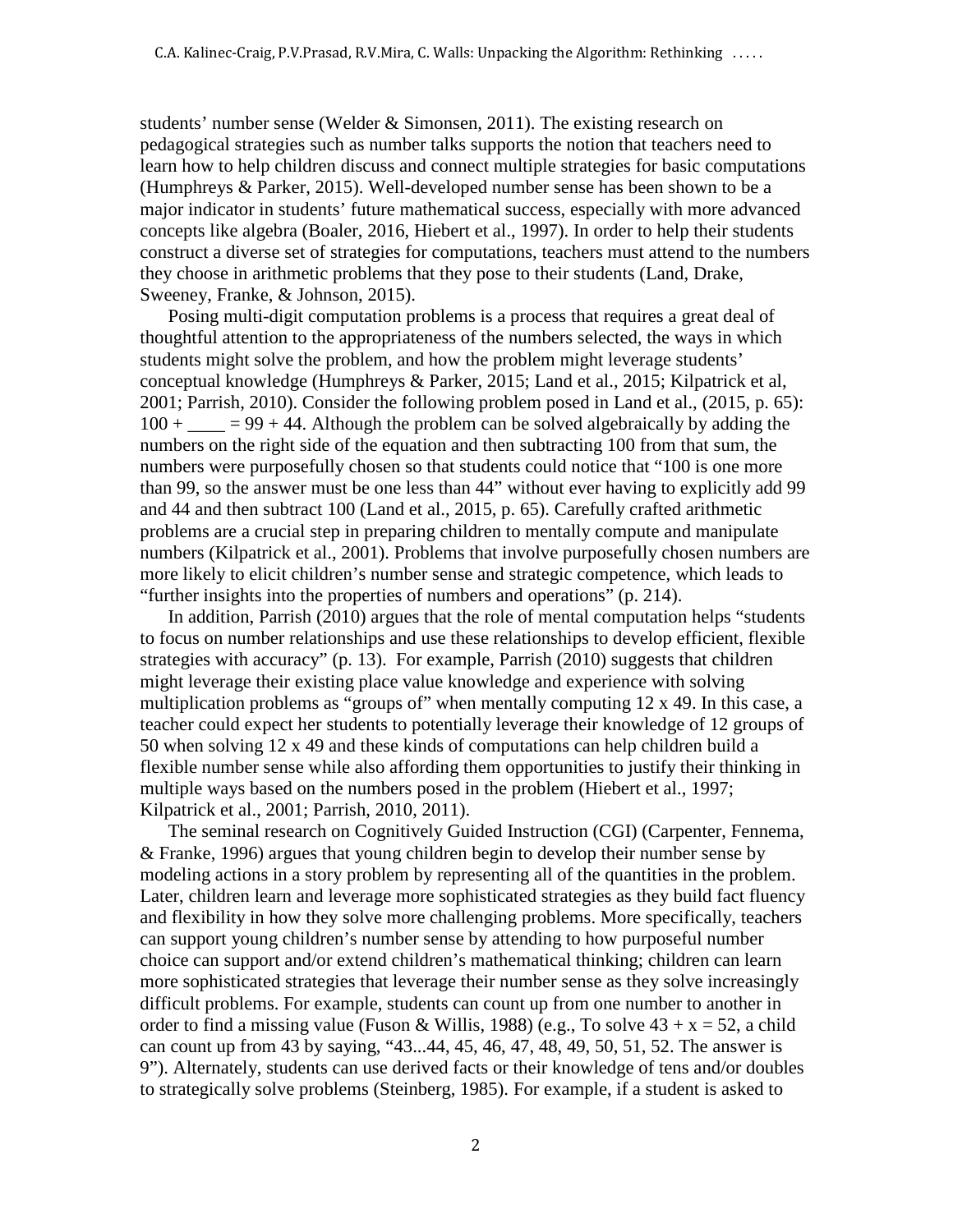solve 6+7, they may utilize a derived fact of doubles to say "I know that 6+7 is 13 because 6+6 is 12 so one more is 13."

Procedural fluency in arithmetic depends on leveraging a diverse set of strategies for solving arithmetic computation problems. Therefore, it is incumbent on teachers to understand how to elicit these diverse strategies from students. By the same token, MTEs must also understand how PTs approach such problems in order to better structure their instruction on the importance of number choice in the elementary grades.

PTs may be more susceptible to default to using algorithmic strategies when performing basic operations than young children are, due largely to the years of experience they have with those algorithms. PTs' knowledge and use of algorithmic strategies prompted this study. In one classroom episode in an elementary mathematics methods class, the first author asked her PTs to find three or more different ways to mentally solve the problem 70-26, written horizontally. The PTs were asked to record their thinking on paper after they had devised a solution. After ten minutes, many of the PTs came to the correct conclusion of 44, but in vastly different ways. Some PTs claimed that they simply transposed the numbers so that the problem was written vertically and applied the standard U.S. algorithm for subtraction that is commonly taught in the United States (see Figure 1 below).



*Figure 1 Example of a Standard U.S. Algorithm.* 

Others left the problem as it was written and relied less on algorithmic strategies to solve the problem. For example, one student said that 70-26 was the same as 74-30, which would result in the same difference. Other PTs compensated the subtrahend (26) to become 30, subtracted this from 70, and then added the 4 back from the compensation.

Later in the class, the first author asked her PTs a second, similar question: to mentally solve 72-35, this time written vertically. Nearly all the PTs solved the problem using the standard U.S. algorithm, and few PTs leveraged the same strategies as they had when the problem was written horizontally.

Noting the differences in how PTs responded to these the two problems, we were curious as to why this specific problem elicited different solution strategies: was it the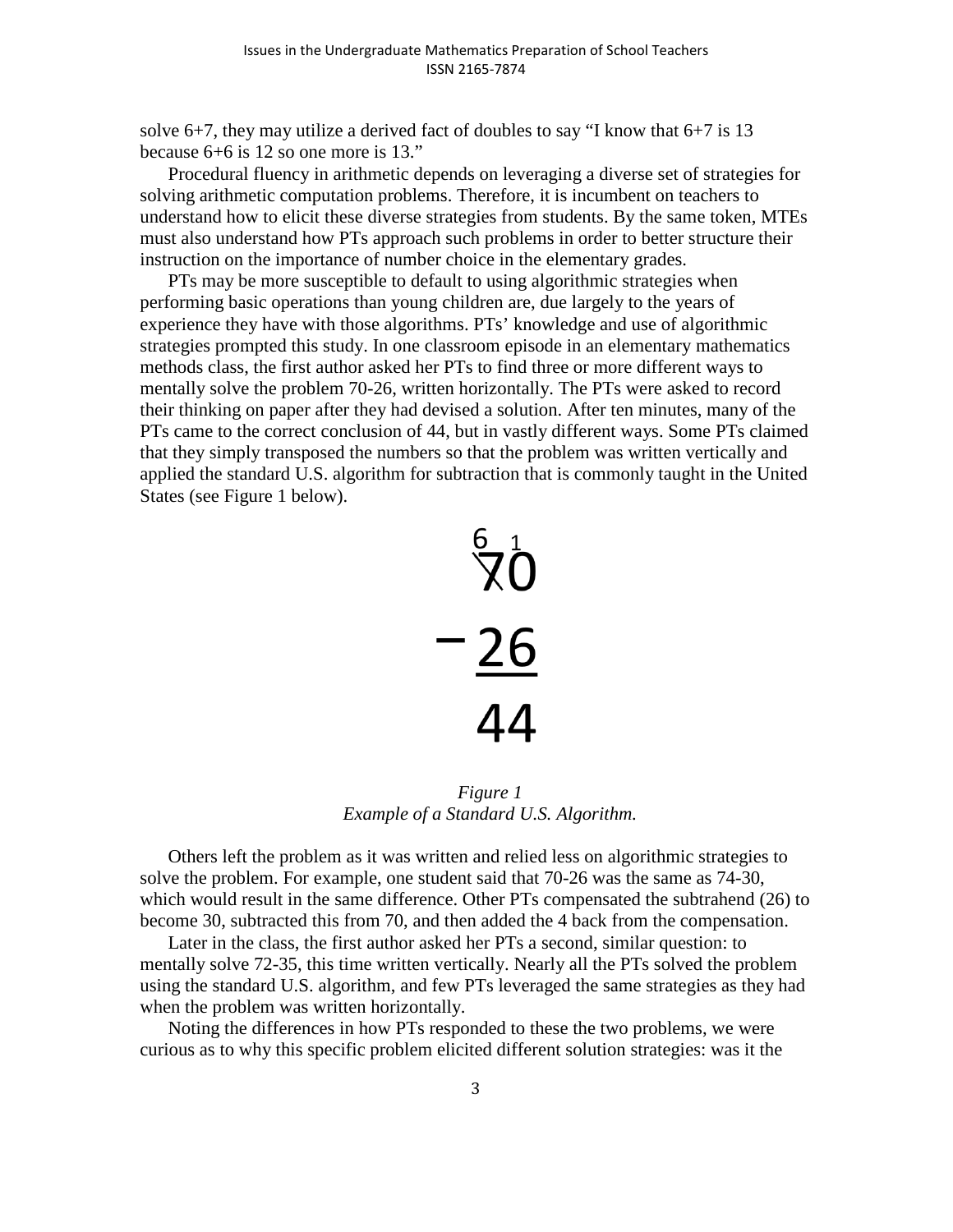numbers selected? Was it the way the problem was written, horizontal versus vertical? Was it the fact that the PTs were asked to mentally solve this and could not refer to a calculator for assistance? This prompted the following guiding questions for this study:

1. What are the strategies that PTs leverage when asked to solve multi-digit addition problems and was there a difference in their strategies when the problems were written vertically versus horizontally (if at all)?

2. What was the role of number choice in how the PTs solved the problems, if any at all?

Our intention with this study is to help inform mathematics teacher educator practices for eliciting PTs mathematical content knowledge about multidigit addition, which could serve as a springboard for discussions about how teachers need to carefully craft mathematical tasks that attend to number choice and children's invented strategies for solving similar problems.

## **Framing the Study**

The recent focus on the importance of number choice has been based in part on the following theoretical assumptions:

1. Writing arithmetic computation problems horizontally instead of vertically prompts students to rely less on standard algorithms (Humphreys & Parker, 2015).

2. Certain combinations of numbers in arithmetic computation problems affect the types of strategies that students use to solve them (Land, et al, 2015).

For this study, we investigated those assumptions with PTs. We chose to focus only on the experiences of PTs in an elementary mathematics content course, still knowing that there are greater implications to what happens to the prospective teachers after they leave their content courses. Moreover, the focus on PTs allowed us to investigate how PTs interact with arithmetic problems with purposefully chosen numbers, which in turn allows us (as MTEs) to prompt discussions about number choice in both content and methods classes and emphasize its importance in the elementary mathematics curriculum. Prospective elementary teachers are college students with ample experience in carrying out arithmetic computations. They have practiced their strategies for the basic operations and reified their thinking into conceptually-dense procedures that they implement every time they are required to do them. Thus, the process of unpacking PTs' procedural strategies for solving arithmetic problems is an important step in helping MTEs structure instruction for PTs.

In addition, this study falls into the tradition of (but is not a direct example of) the framework for teacher learning by Grossman, Compton, Igra, Ronfeldt, Shahan, & Williamson (2009). This framework identifies three major aspects of learning to teach: representing practice, decomposing practice, and approximating practice. We consider this study to be a decomposition of practice, or a "naming of parts," as Grossman et al., describe it (p. 2068); however, we have not decomposed practice explicitly for the participating PTs, but instead attempt to name the parts of PTs strategies for solving two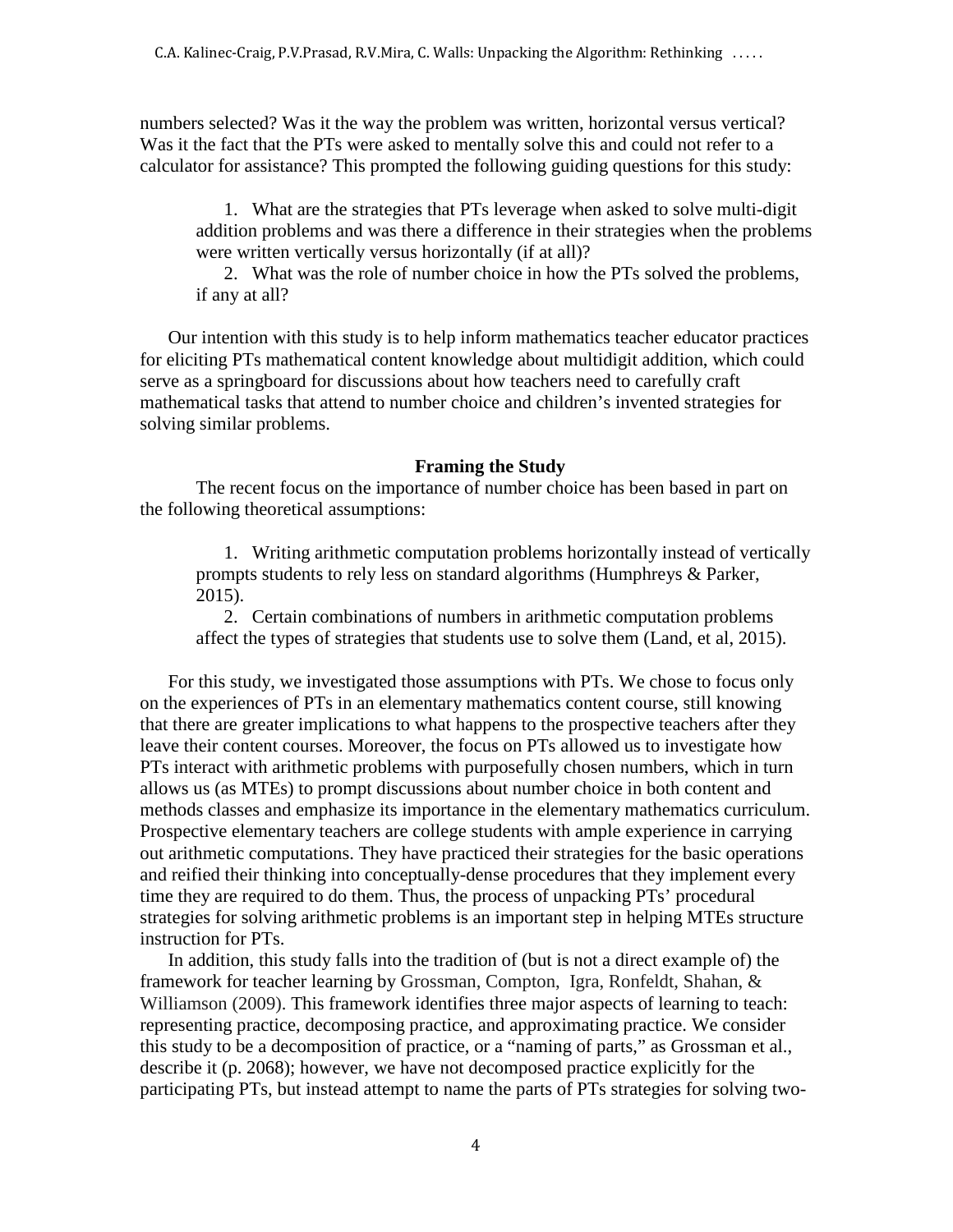digit addition problems. It is our intention that this decomposition can help MTEs in the future better understand how to help PTs decompose, represent, and approximate the practice of teaching addition.

Thus, we investigated how PTs mentally solve two-digit addition problems with purposefully chosen addends. Without a deep understanding of the diversity of strategies that can be used to solve multi-digit addition problems, PTs may face challenges when facilitating conversations in their classrooms that foster the development of robust number sense in children. And, without a clear understanding of the "lay of the land" of PTs already formed understandings of multi-digit addition, it is difficult for MTEs to structure lessons on the importance of number choice in elementary mathematics.

#### **Methodology**

According to Humphreys and Parker (2015), writing arithmetic problems horizontally can "discourage the use of rote procedures" (p. 11). The methodology of this quantitative, exploratory study was structured to investigate this claim, but the data that was collected revealed much more about PTs' thinking than we anticipated.

**Setting and Data Collection.** Participants in this study were 14 elementary PTs who were enrolled in a mathematics content course for elementary education majors at a large university in the southern United States during the spring 2015 semester. Students take this course within the first or second year of their coursework and prior to being admitted to the teacher preparation program. The study was carried out within the course, just before students began their exploration of topics related to multi-digit addition and subtraction. To stimulate dialogue and facilitate the collection of video recording data, PTs were paired with each other. Each participant was given a warm-up problem, three horizontally-written problems, and three comparable vertically-written problems on notecards. PTs were then asked to solve each of the problems mentally and to verbally communicate their solution to their partners; PTs videotaped each other's strategies using iPads. For many problems, which required regrouping, this data collection format seemed to encourage PTs to think aloud. Thus, we captured a great deal of *exploratory talk*, which Cazden (2001) considers speaking "without the answers fully intact," as opposed to condensed and edited (i.e. intact) versions of their solutions.

The addends of each problem were purposefully chosen so that each addition problem contained specific numerical attributes. The problem types listed in Table 1 are numbered by the order in which each problem type was given to the participants.

Each numbered type of problem shares the same numerical attributes as all the other problems of the same type number. The lettered designations in the type name refer to whether the problem was presented horizontally (H) or vertically (V). We created two problems for each problem type and orientation so that each partner had the opportunity to solve one of each type and orientation of problem. PT pairs followed an alternating scheme for viewing problems and reporting solutions so that each participant had the opportunity to report first for at least half of the problem types, which we hoped would minimize any one participant's ability to "reflect" her partner's strategy. In fact, we saw little evidence of the PTs reflecting their partner's responses, but that may be explained by the fact that participants who were responsible for their partners' recording solutions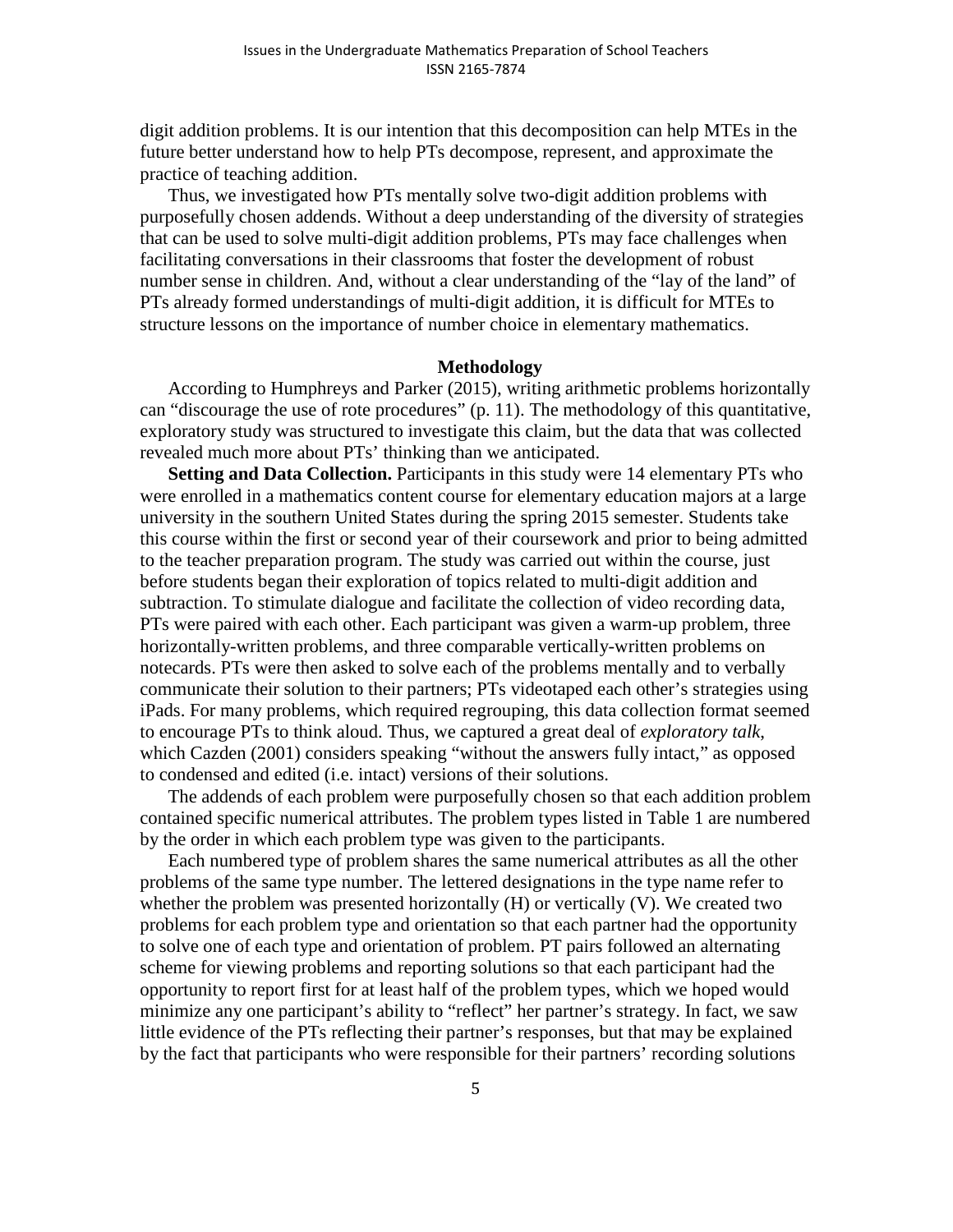|                                            | 1 avie 1<br>Attributes of problems given to PTs |                                          |                                                                                                        |
|--------------------------------------------|-------------------------------------------------|------------------------------------------|--------------------------------------------------------------------------------------------------------|
| <b>Problem</b><br>type $\&$<br>orientation | <b>Problem</b><br><u>pair</u>                   | <b>Order of</b><br>solution<br>reporting | <b>Numerical attributes of</b><br>problem                                                              |
| Type 1H                                    | A. $21+39$<br>$B.12+28$                         | Partner 1<br>Partner <sub>2</sub>        | Ones digits sum to ten;<br>problem could elicit the use of a<br>regrouping by multiples of ten         |
| Type 1V                                    | A. $18+22$<br>$B. 29 + 31$                      | Partner <sub>2</sub><br>Partner 1        | strategy. No regrouping necessary<br>in the tens place                                                 |
| Type 2H                                    | A. $47+38$<br>$B. 28 + 19$                      | Partner 1<br>Partner <sub>2</sub>        | The ones place value<br>digits in both numbers is close to<br>ten; problem could elicit the use of     |
| Type 2V                                    | A. $29+38$<br>$B.48+37$                         | Partner <sub>2</sub><br>Partner 1        | a rounding-up strategy. Only the<br>ones place would need regrouping<br>into a higher place value      |
| Type 3H                                    | A. $68+73$<br>$B. 57 + 64$                      | Partner 1<br>Partner <sub>2</sub>        | Both the ones place and tens<br>place need to be regrouped into a<br>higher place value; problem could |
| Type 3V                                    | A. $54+67$<br>$B.63+78$                         | Partner <sub>2</sub><br>Partner 1        | elicit the use of compensation,<br>estimation, etc.                                                    |

were more focused on the demands of operating the technology than listening to their partners' responses. **Table 1**

The PTs also completed a written debrief of their strategies after problem types 1H-3H and then again after problem types 1V-3V (Table 2). PTs were asked to describe their "mental pictures" of the problems because in an early test-run of the data collection methodology, we noticed students gesturing in the air as if rewriting a horizontallywritten problem vertically. The PTs were asked to record their mental strategy in a written debrief as a means of confirming their strategy.

| Tame 4<br>Debriefing questions.           |                                                                                                                                                                                                                                                         |  |
|-------------------------------------------|---------------------------------------------------------------------------------------------------------------------------------------------------------------------------------------------------------------------------------------------------------|--|
| Timing of debrief                         | Ouestion                                                                                                                                                                                                                                                |  |
| After problem types<br>1H-3H (horizontal) | Review the problems you solved. Describe how you mentally solved<br>the problems. What was your mental picture of the problems as you<br>solved them?                                                                                                   |  |
| After problem types<br>1V-3V (vertical)   | Review the problems you solved. Describe how you mentally solved<br>the problems. What was your mental picture of the problems as you<br>solved them? Did you use a different strategy when solving the second<br>round of problems or was it the same? |  |

| anı<br>re<br>ω |  |
|----------------|--|
|----------------|--|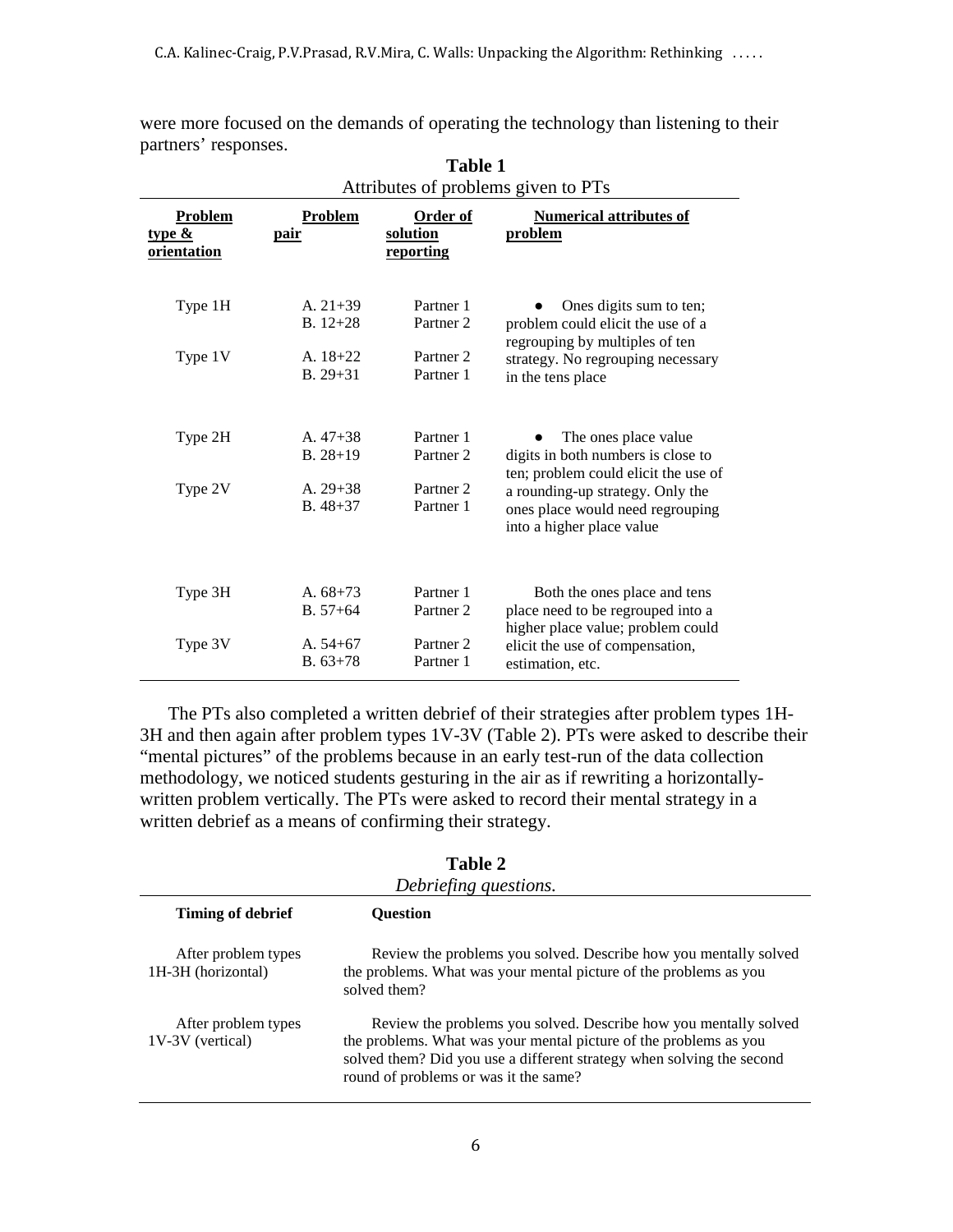The primary data source that we analyzed were the transcripts of the videos PTs took of each other solving multi-digit addition problems. Data from the ensuing class discussion (which was also video-recorded) and participants' written debriefs were considered secondary, contextualizing sources of data.

## **Data Coding and Analysis**

**Types of Strategies.** The data we collected yielded a total of 95 participant responses, that were then transcribed and analyzed. A "response" is defined as the complete set of one participant's utterances following her initiation of the problem, which was the moment she picked up an index card. To address the first research question, we began by reviewing the transcripts and categorizing the PTs' responses into three broad categories, as informed by the extensive research about strategies for solving similar problems (Carpenter, et al., 1999; Land et al., 2015): Purposeful redistribution, Adding by place value, and concatenated digits. In the description below, we describe each of the codes and offer an example from the PTs' in our data:

1. **Purposeful Redistribution**: regrouping a number by any place value so that it is easier to add.

*Example response to 21+39*: "Well, I got 21 plus 39. What I would do is carry the 1 to this number [points at 39] so it would be 40 so 40 plus 20 is 60."

2. **Adding by Place Value**: adding a number by its place value and regrouping when necessary.

*Example response to 12+28*: "So I have 12 plus 28. And that would be 40...8 plus 2 is 10. 20 plus 10 is 30. So 30 plus 10 is 40. And that last 10 is what I got from 8 plus 2. So the answer is 40."

3. **Concatenated Digits**: "Treating the numbers as columns of place-value neutral digits" (Humphreys & Parker, 2015, p. 7).

*Example response to*  $28+19$ : "I have 28 plus 19. And I know that 8 plus 9 is 17. Carry the 1. And 2 plus 1 is 3 plus 1 is 47."

These codes described the overarching strategy contained in each response. However, these broad categories did not capture all the thinking evidenced in PTs' responses. Many responses also displayed the use of *sub-strategies* (similar to the ancillary strategies identified by Hope and Sherrill (1987)) within the overarching strategy in order to handle one-digit addition facts. For example, participants may have used an overarching strategy that was coded as "concatenated digits" while they made use of a "doubles" fact for adding the ones digits. We defined a sub-strategy to be a strategy used within an overarching strategy that cannot be described as the *same as* the overarching strategy. Sub-strategies were coded based on previous research on student's strategies for one-digit addition problems (Carpenter et al., 1999; Fuson & Willis, 1988; Land et al., 2015; Steinberg, 1985):

> 1. **Landmark numbers**: breaking numbers into parts to reach a landmark number (usually ten) and then adding remaining part to the landmark number.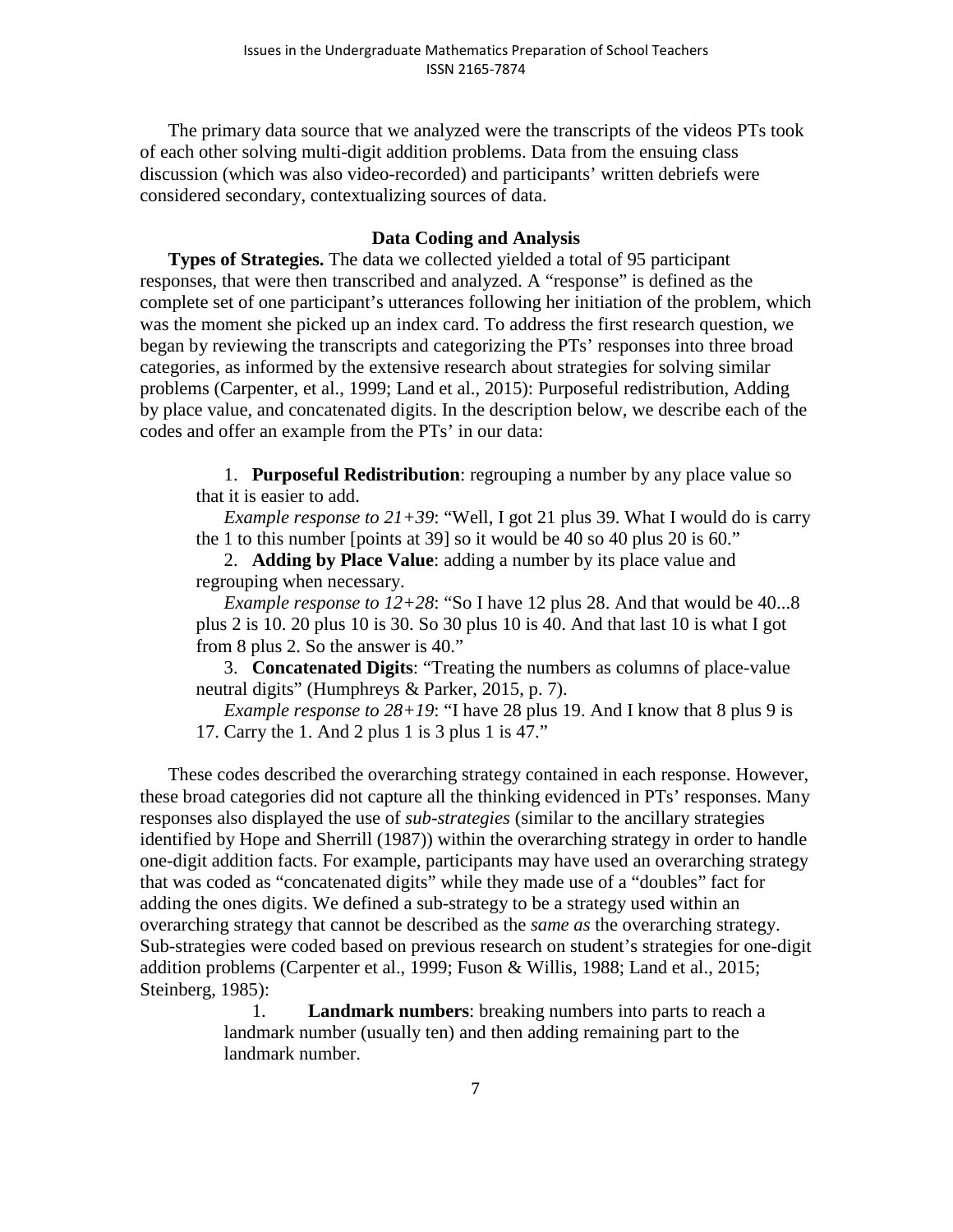*Example response to 57+64*: "Fifty-seven plus 64. I know that 7 plus 3 is 10. 7 plus 4 is 11. So... I would carry the one. 6 plus 5 is 11. 11 plus 1 is 12. so the answer would be 121."

2. **Doubling**: adding two numbers that are close together by doubling the smaller one and compensating.

*Example response to 29+38*: "So, just by looking at these 8 plus 8 which is 16 plus a 1 is 19 - oh no - 17. 8 plus 8 is 16. So plus 1 which makes it a 9 makes ... 17. so 8 plus 9 is 17 and place the 7 underneath the 8 and carry the 1. And say 1 plus 3 is 3, 1 plus 2 is 3 plus 3 is 6. So it would be sixty...67. The total is 67."

3. **Counting up**: Counting up from one addend by the other addend in order to reach the sum.

*Example response to 57 + 64*: "So I got 57 plus 64. And I took the smaller number on bottom. So 7 plus 4 is 11. And then 6 plus 5 is 11 plus 1 is 12 so we have....whispers to herself: 7, 8, 9, 10,11. 121."

When devising our coding scheme, we also looked for responses that may have included more than one sub-strategy. Two example of this are below:

● *Example response to 57+64*: "57 plus 64. 4 plus 4 is 8. And you have three left over from 7. Hold on. I am confused. 7 plus 4 is... 4 plus... 7 plus 4. 4 plus 4 is 8. you have three left over from the 7 which makes it 9, 10, 11 (counting up to 11). 6 plus 5, 6 plus 6 is 12, you subtract the 1, which makes it 11. And you carry the 1 which makes it somethin'.... 7, 8,9, 10, 11. 111."

• *Example response to 48+37*: "48 plus 37. So  $\overline{7}$  plus  $\overline{7}$  is 14 plus 1 is 15. So the five and carry the 1. 1 plus 4 is 5; 6,7,8.85."

Based on the exemplars for our codes, the research team individually coded the entire data set, which included 95 responses in all from 14 PTs. We then reconvened and reviewed how each person coded the data and resolved disagreements. Because the responses were brief in nature, we determined that it was manageable to code and resolve disagreements as a group about each of the coded responses. The following section discusses our findings and their implications.

### **Findings**

Our findings suggested that although an overwhelming majority of the responses (87.6%) used a concatenated digits strategy, PTs also explicitly leveraged a diverse set of more basic sub-strategies such as landmark numbers (e.g., adding numbers so that they more easily sum to 10), doubling (e.g., adding 6+7 using the knowledge of 6+6), and counting up or down (e.g., counting up from one of the addends in order to add two numbers) in order to add one-digit numbers within their chosen overarching strategy.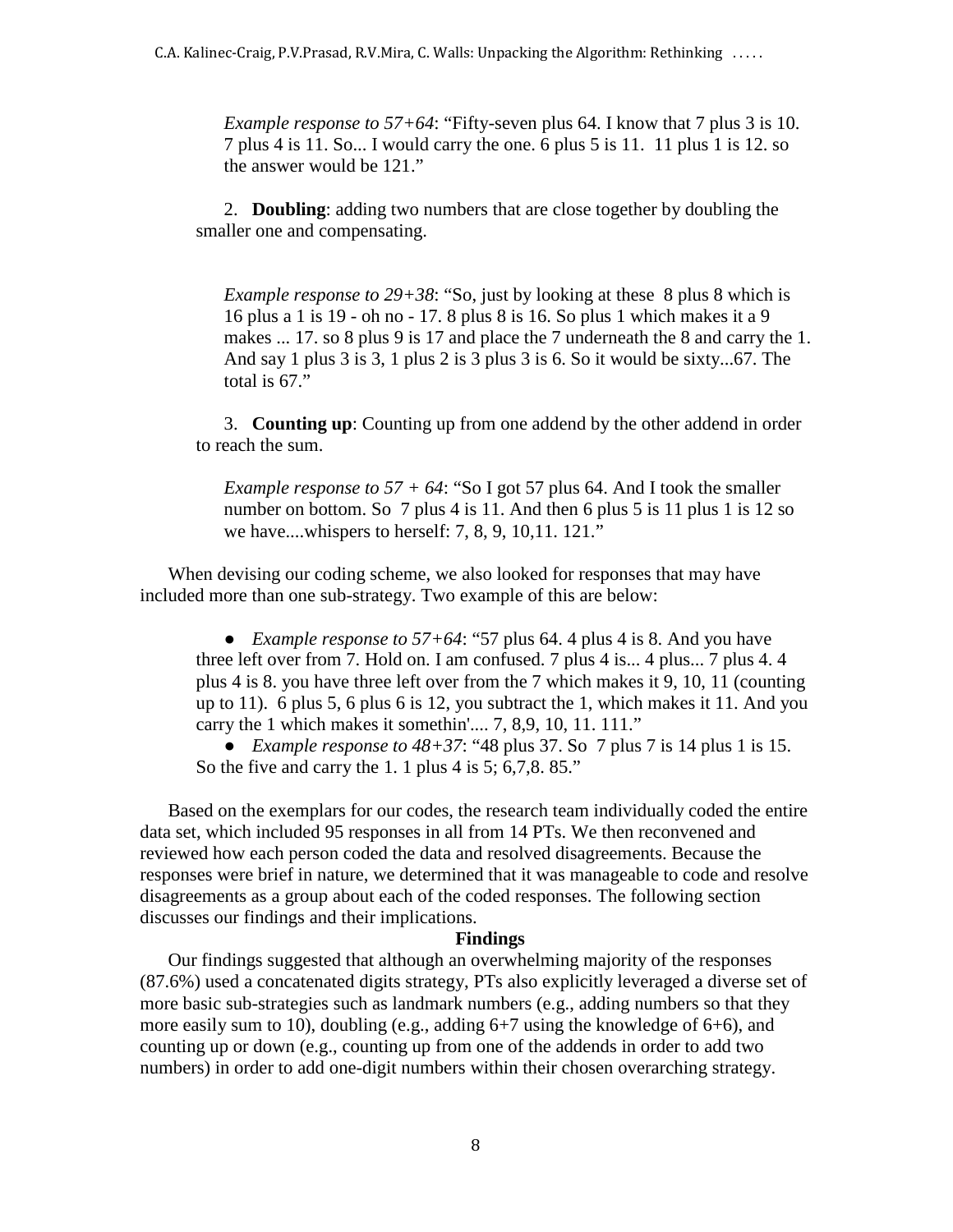| Number of<br><b>Overarching Strategy</b><br>responses |    | <b>Sub-strategies</b>    | Number of<br>responses |
|-------------------------------------------------------|----|--------------------------|------------------------|
|                                                       | 85 | Landmark numbers         | $\overline{4}$         |
|                                                       |    | Doubling                 | 7                      |
| <b>Concatenated Digits</b>                            |    | Counting up              | 12                     |
|                                                       |    | Doubling and Counting up | 4                      |
|                                                       |    | None observed            | 58                     |
|                                                       |    | Landmark numbers         | 3                      |
| Purposeful Redistribution                             | 6  | Doubling                 | 2                      |
|                                                       |    | None observed            | 1                      |
| Adding by Place Value                                 | 5  | None observed<br>5       |                        |

**Table 3**  *Distribution of Strategies used by PTs* 

Table 3 shows how many PTs used a specific overarching strategy/sub-strategy combination. Table 4 shows which problem types elicited the greatest variety of solution strategies.

Our analysis concluded that the majority of PTs used a concatenated digits strategy to solve their addition problems (87.6%). However, 31.8% of those responses involved the use of a distinct sub-strategy. For example, one student gave the following response:

Forty-seven plus 38. I have to count with my fingers. Seven plus 8 I think is 15. [Silently counts up from 8 to 15 with her fingers] Seven plus 8 is 15. So I rearrange the number this 38 underneath, is 47 plus 38 would be 15, carry the 1. 4 plus 3 is 7 plus 1 is 85. So the answer would I hope 85.

We can see from her language that she treated the numbers 47 and 38 as concatenated digits; not only did she fail to mention the place values of the digits in the numbers, she also explicitly stated that she mentally rearranged the numbers from a the given horizontal arrangement to a vertical one, as one would do in order to carry out the standard U.S. algorithm for multi-digit addition.

Our analysis concluded that the majority of PTs used a concatenated digits strategy to solve their addition problems (87.6%). However, 31.8% of those responses involved the use of a distinct sub-strategy. For example, one student gave the following response:

Forty-seven plus 38. I have to count with my fingers. Seven plus 8 I think is 15. [Silently counts up from 8 to 15 with her fingers] Seven plus 8 is 15. So I rearrange the number this 38 underneath, is 47 plus 38 would be 15, carry the 1. 4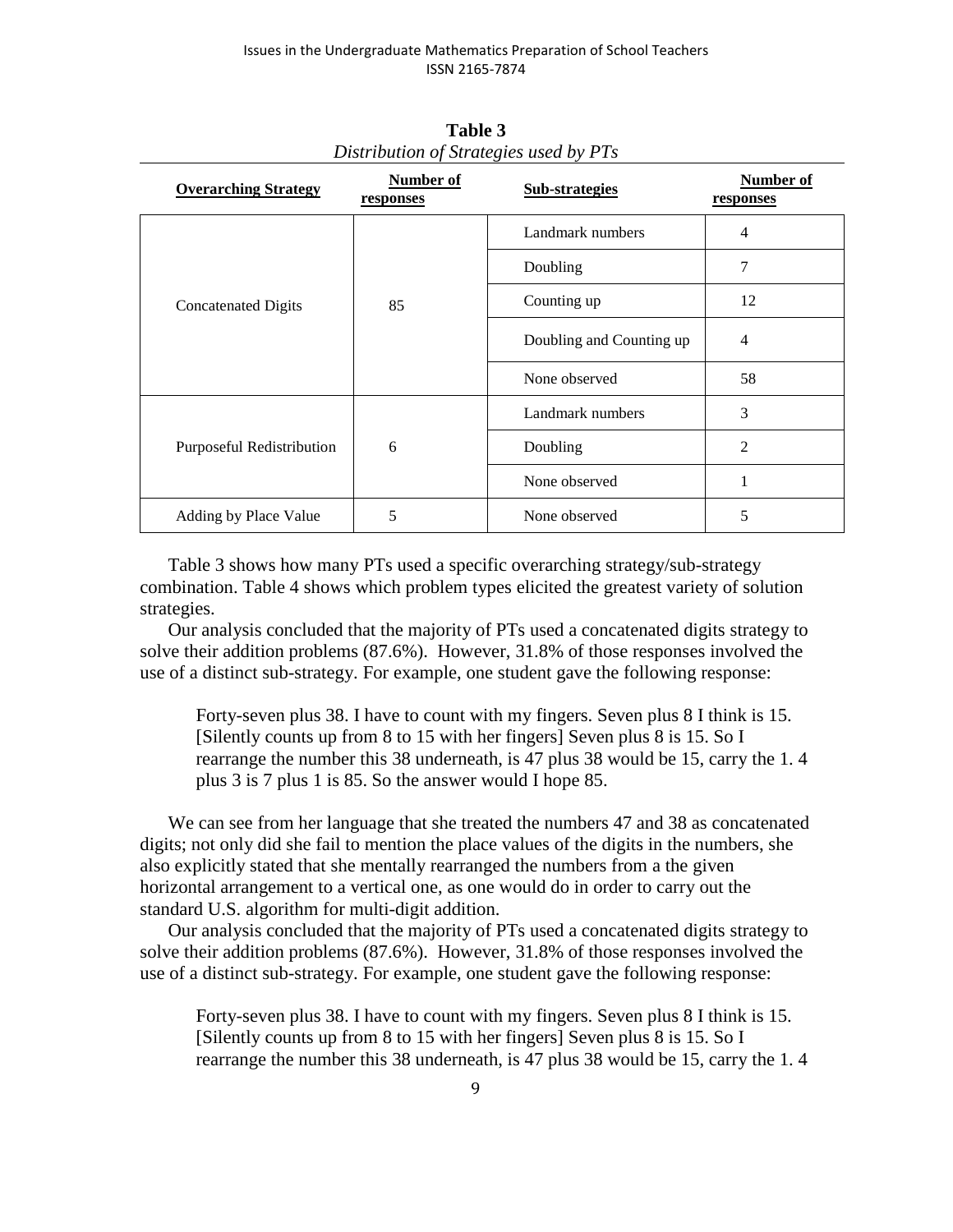plus 3 is 7 plus 1 is 85. So the answer would I hope 85.

| Problem<br>type $\&$<br>orientation | Problem<br>pair            | <b>Overarching strategies</b> |                | <b>Sub-strategies</b> |                |
|-------------------------------------|----------------------------|-------------------------------|----------------|-----------------------|----------------|
|                                     |                            | Purposeful<br>Redistribution  | $\mathfrak{2}$ |                       |                |
| Type 1H                             | A. $21+39$<br>$B. 12 + 28$ | Adding by Place<br>Value      | 3              | None observed         |                |
|                                     |                            | Concatenated<br>Digits        | 9              |                       |                |
|                                     |                            | Purposeful<br>Redistribution  | 1              | Landmark numbers      | 1              |
| Type 2H                             | A. $47+38$                 | Concatenated<br>Digits        | 11             | Counting up           | $\overline{2}$ |
|                                     | $B. 28 + 19$               |                               |                | Doubles               | 1              |
|                                     |                            |                               |                | Landmark numbers      | $\mathbf{1}$   |
|                                     | A. $68+73$<br>$B. 57 + 64$ | Purposeful<br>Redistribution  | 1              | Doubles               | 1              |
| Type 3H                             |                            | Concatenated<br>Digits        | 12             | Counting up           | $\overline{4}$ |
|                                     |                            |                               |                | Doubles               | $\mathbf{1}$   |
|                                     |                            |                               |                | Landmark numbers      | $\mathbf{1}$   |
| Type 1V                             | A. 18+22<br>$B. 29 + 31$   | Concatenated<br>Digits        | 14             | Counting up           | $\mathbf{2}$   |
|                                     |                            | Purposeful<br>Redistribution  | $\mathbf{1}$   | None observed         |                |
| Type 2V                             | A. 29+38<br>$B.48 + 37$    | Concatenated<br>Digits        | 14             | Counting up           | $\mathfrak{2}$ |
|                                     |                            |                               |                | Doubles               | 6              |
|                                     |                            |                               |                | Landmark numbers      | $\mathbf{1}$   |
|                                     |                            |                               |                | Counting up           | 5              |
| Type 3V                             | A. $54+67$<br>$B. 63 + 78$ | Concatenated<br>Digits        | 14             | Doubles               | $\mathfrak{Z}$ |
|                                     |                            |                               |                | Landmark numbers      | $\mathbf{1}$   |

| <b>Table 4</b>                              |
|---------------------------------------------|
| Solution Strategies Reorganized by Problem. |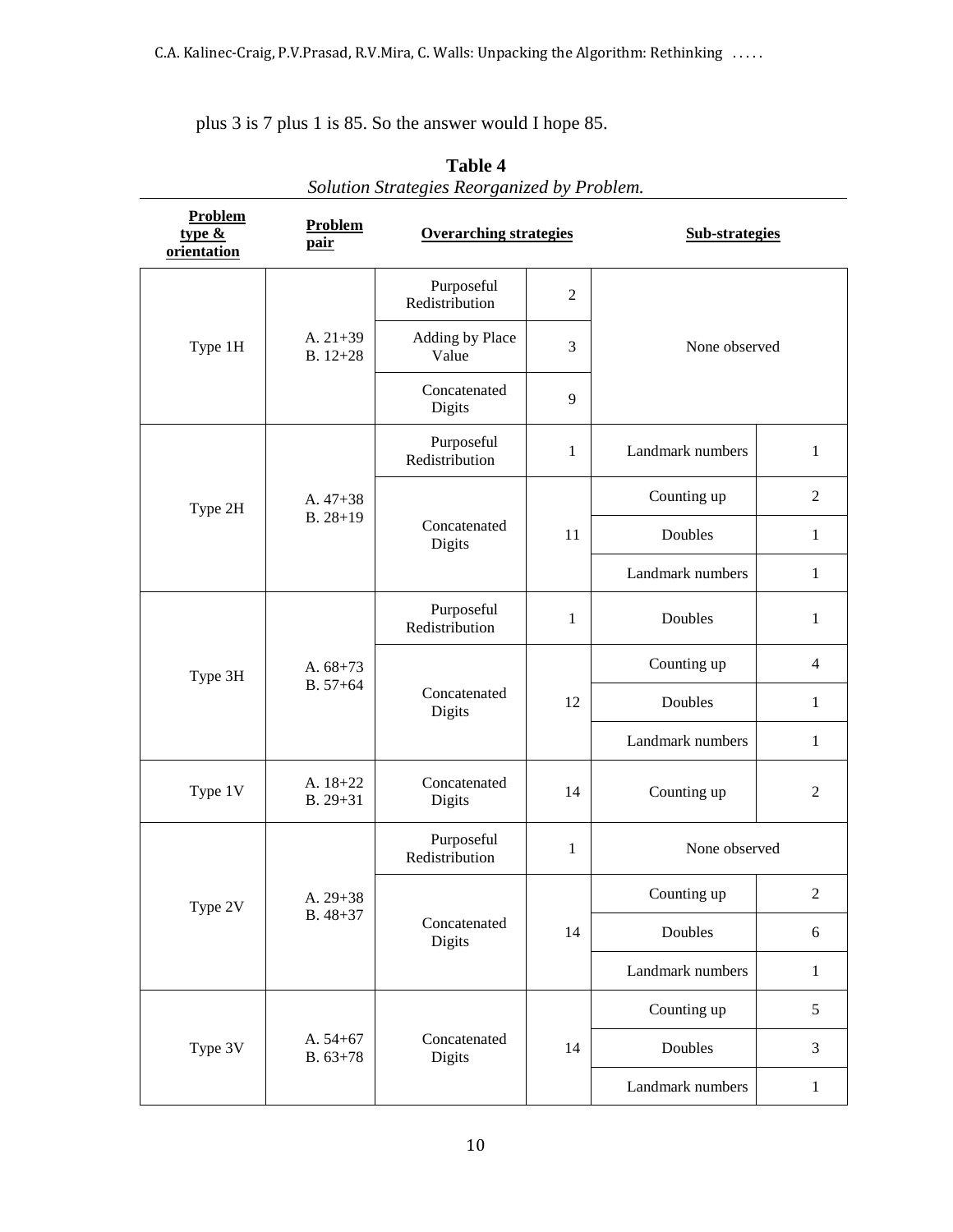Note that Student 1's response displays two telling markers of the standard US algorithm: 1) she uses the phrase "carry the one," and 2) at no point does she refer to the actual values of the numbers that 6 and 7 seven represent, she treats them as concatenated digits. However, it is important to also note that within the framework of the standard U.S. algorithm, she also used a doubling strategy, strategically grouping the regrouped 10 (referred to as a "carried" 1) with the 6 from 63 so that she could just double the 7 from 78. In fact, her answer to the doubling process is the one part of the solution that she does not doubt when her partner indicates that she has reported an incorrect answer, implying that she may be most confident in her computational skills when using one of these basic one-digit addition strategies.

## **Horizontal Versus Vertical Orientation Findings**

We found that horizontally-written problems did seem to elicit a greater variety of overarching strategies from these students, supporting one of the theoretical assumptions about number choice: 20.0% of the responses to horizontally-written problems involved the use of an overarching strategy other than digit language as compared to 2.3% of the responses to vertically-written problems. In contrast, only 27.5% of all responses to horizontally-written problems used a distinct sub-strategy versus 46.5% of the responses to vertically-written problems. Our findings do not refute the assumption by Humphreys and Parker (2015) that horizontally-written problems may elicit more diverse strategies for solving arithmetic problems. Instead, our findings seem to imply that vertically written problems opened opportunities for PTs to be more explicit in their use of basic strategies for adding one-digit numbers; that is, some of the PTs in our small study explicitly did not use automated facts to solve two-digit problems by leveraging their knowledge of single-digit addition. This finding is interesting because it might be easily assumed that the PTs might *only* apply concatenated digits strategies to vertically-written problems, which was not the case in this study with all PTs and across all solutions.

We posit that problems written in the vertical form seemed to elicit more diverse substrategies than those written horizontally; this difference may be because when PTs were presented with problems written horizontally, they mentally rearranged the problem to be vertical and applied a more traditional algorithm to their solution. Eight of the 14 PTs explicitly claimed in their written debriefs that they visualized horizontally-written problems as written vertically and then applied the form of the standard U.S. algorithm that treated the numbers as concatenated digits in the solution strategy prior to solving the problem. For example, one student reflected after solving the horizontally-written problems:

I was taught at a very young age to add double digit numbers by rearranging them so that one number is on top of another. Thus, that is what I picture in my head when I try to solve the problems mentally.

Then after solving the vertically-written problems, the same student reflected:

I didn't have to mentally solve the problem (other than some mental math)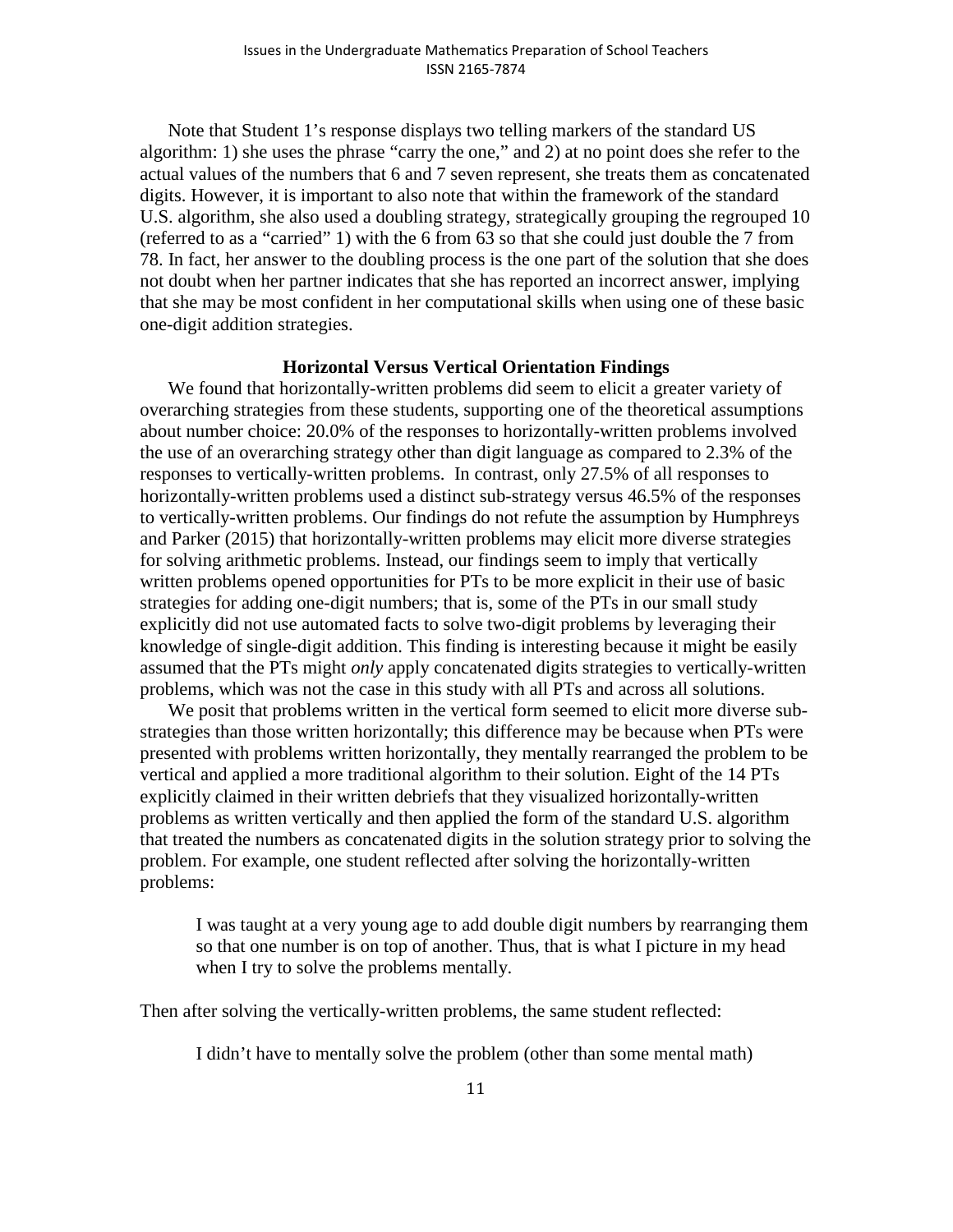because the problems were already arranged in the way I would [en]vision it in my head. I used some strategy because it's still faster for me to solve when the numbers are arranged like that [vertically stacked].

Yet when the PTs were presented with vertically arranged problems, PTs who leveraged the standard U.S. algorithm did not necessarily need to rearrange the problem and might have had more opportunities to focus on other strategies that they could use to solve the problem (i.e., using doubles, base ten knowledge, etc). For example, one student noted in the horizontal problems that they rearranged the problems to be vertical and used a concatenated digits strategy. Yet in the vertically stacked problems, the PT stated, "It was the same strategy two digits on top of each other. Right now [Start by adding the] first [right column], then carry, then add the left side. I used adding doubles and using my fingers."

## **Purposeful Number Choice Findings**

We also analyzed the overarching and sub-strategies based on the purposeful numbers that we selected for our problems. First, we noticed that in Type 1 problems (refer to Table 1) that asked the PTs to consider when the ones digits added to 10, there was the greatest diversity of overarching strategies and that there was a difference in the number of solution strategies that leveraged a concatenated digits conception of two-digit numbers based on whether the problem was horizontally or vertically written. Secondly, we noticed that all problems of Type 2 and 3 from Table 1 presented more sub-strategies across problems written both horizontally and vertically.

Furthermore, the purposeful selection of numbers in the problems afforded PTs more opportunities to leverage conceptually-based solution strategies. For example, when we crafted the problems 29+38 and 48+37, which both had ones digits that were only one number apart, we anticipated that PTs might leverage doubles or some kind of purposeful redistribution based on their knowledge of making tens in order to solve the problem, which was the case in our findings. Although we were not necessarily expecting students to use a counting-up strategy with problems like 29+38, our findings speak to the research that designing problems with purposeful number choice in mind can in fact elicit certain strategies from students (Humphries & Parker, 2015; Land et al., 2015; Parrish, 2010).

Although we did not approach this exploratory study assuming PTs would leverage a monolithic set of procedures to faithfully follow, we were surprised by the nuanced set of sub-strategies that the PTs used. Within the strategies that leveraged the standard U.S. algorithm and a concatenated digits strategy, some PTs also used other strategies that drew from their knowledge of base ten, doubles, and/or landmark numbers, which can help them when they design and implement mathematics tasks in the future (Carpenter et al., 1999; Philipp, 2008).

#### **Discussion and Implications**

As we designed the study, we made several assumptions about PTs' knowledge of adding multi-digit numbers that later helped us to question and reframe our conceptions. As some of the PTs solved the problems, they consistently relied on certain strategies that aided them in solving basic one-digit addition problems within the framework of the twodigit addition problem (e.g., using doubles to solve each problem even though we did not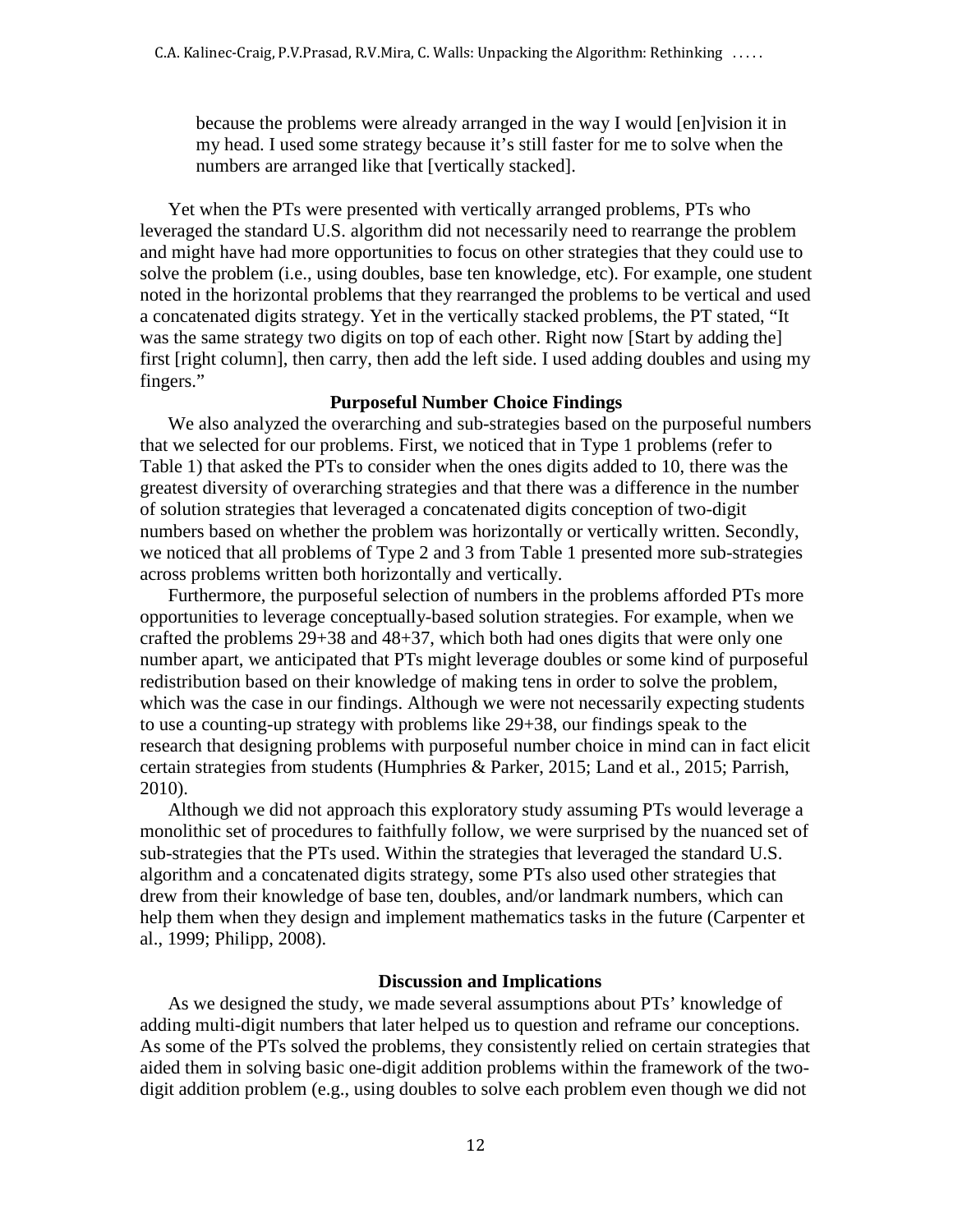intend for PTs to use the same strategy for all problems). Some of the PTs in our study also engaged in meta-cognition, or self-awareness, about the strategies they used to solve the problems. The findings from this study have led us as MTEs to resist being disappointed with the overabundance of PTs' use of developmental strategies for doing single-digit addition (that is, showing that they are not as automatic in their basic facts as we might expect). Instead, what we have learned from this study is to remind ourselves as MTEs the potential for our students to utilize more deliberate strategies like derived facts or using landmark numbers of 10 and to use these in-class experiences as a springboard for PTs learning more about the role of number choice and solution strategies in their own practice as teachers. Moreover, PTs' awareness of their use of these developmental strategies bodes well for developing their awareness of elementary students' trajectories for learning basic addition facts and leveraging those facts for solving multi-digit addition problems.

Secondly, PTs should have more experience learning to attend to the role of number choice when solving and designing mathematics problems. As MTEs, we again assumed that our PTs might use more efficient and diverse strategies for solving the problems, but this was not the case. Some PTs correctly answered the problem by using the strategy of doubling even though it was not *the most efficient* method of solution. For example, consider the following student response:

57 plus 64. 4 plus 4 is 8. And you have three left over from 7. Hold on. I am confused. 7 plus 4 is... 4 plus... 7 plus 4. 4 plus 4 is 8. you have three left over from the 7 which makes it 9, 10, 11 (counting up to 11). 6 plus 5, 6 plus 6 is 12, you subtract the 1, which makes it 11. And you carry the 1 which makes it somethin'.... 7, 8,9, 10, 11. 111.

This student employed a doubling strategy to add 7 and 4, when perhaps "making 10" would have served her better in her solution. Also, she used doubling to add 6+5+1 even though she had to both compensate for the "missing" one when she doubled 6, and then include an extra one that was actually a regrouped ten.

Nonetheless, MTEs can elicit a variety of solution strategies from PTs that spur conversations about the efficiency of each valid strategy presented, which is a similar practice for teachers and their students in mathematics classrooms (Humphreys & Parker, 2015). Better understanding the mathematical thinking of PTs will allow MTEs to investigate and emphasize the importance of number choice with their prospective elementary teacher students. However, we also feel that as this study falls into the decomposing practice aspect of the framework by Grossman, et al (2009), simply exploring the way PTs solving two-digit addition problems contributes to the practice of mathematics teacher educators.

Finally, our study also highlighted the need for more collaboration across content and methods courses in teacher preparation program. Although the genesis for the study arose from a moment in a mathematics methods course, the study was appropriately designed to be implemented in an elementary content course with a focus on PTs' conceptual and procedural knowledge and the role of number choice when posing computational tasks.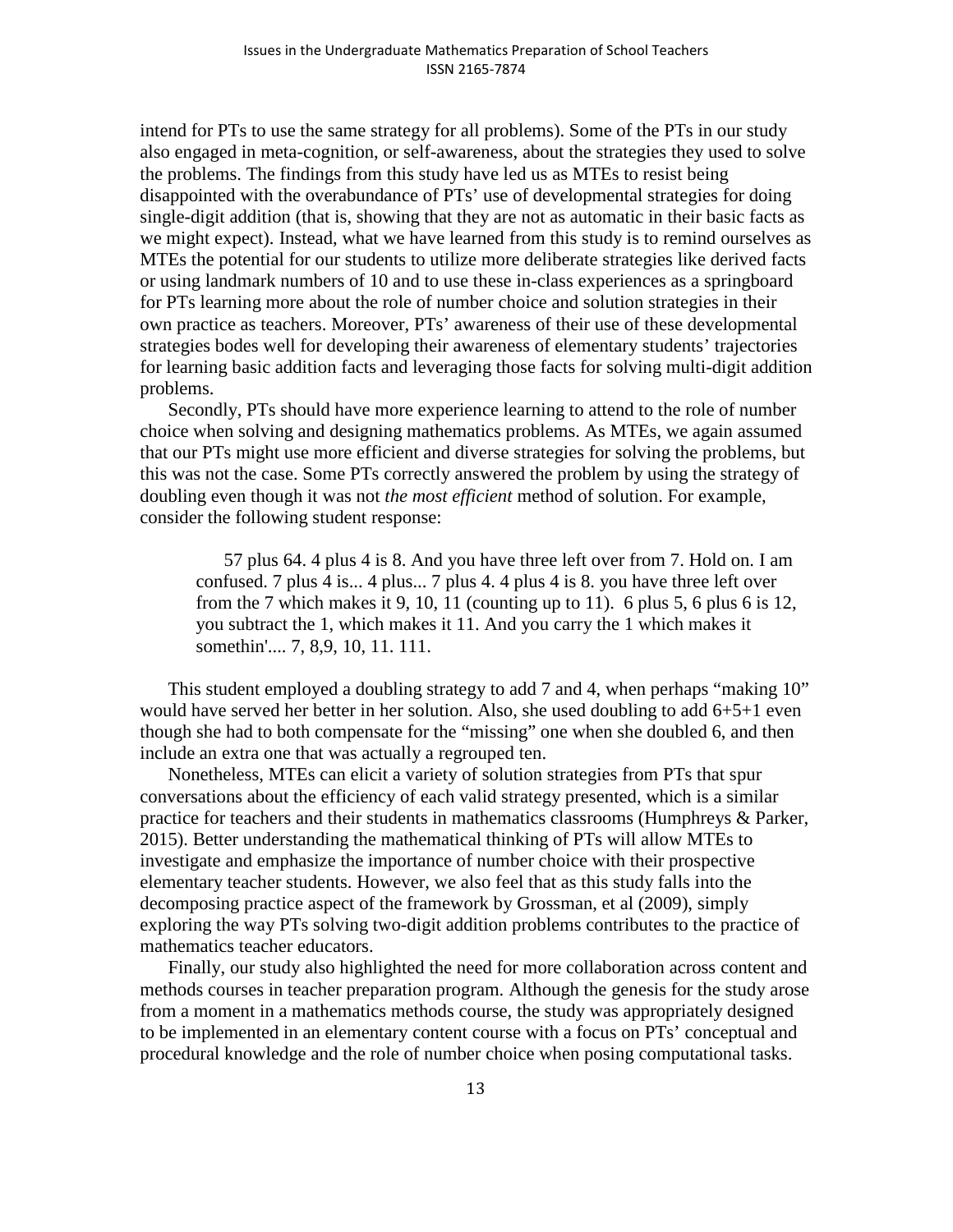Because we want our PTs to integrate the experiences across their teacher preparation program, MTEs should collaborate more to engage in research that explores PTs' mathematical thinking in various settings. When MTEs collaborate to research their own practices and their PTs' mathematical thinking, they can also revise and improve their courses in ways that further support PTs' thinking about teaching mathematics.

This study provides one example of an investigation into prospective teachers' strategies for solving addition problems with purposefully chosen addends. The importance of number choice in influencing the diversity and type of strategies that PTs use is still unfinished. Future iterations of this study might examine addition using different number choices or investigate PTs' knowledge of the other three whole number operations or rational number operations. PTs might also examine authentic examples of student solution strategies and compare them to their own methods. When PTs are prepared to unpack the strategies and algorithms that they might see from their students, they will be more prepared to help children see the nuance and complexity of their own thinking.

## **References**

- Ball, D. L. (1988). Unlearning to teach mathematics. *For the Learning of Mathematics*, *8*(1), 40-48.
- Boaler, J. (2016). *Mathematical mindsets: unleashing students' potential through creative math, inspiring messages and innovative teaching*. San Francisco, CA: Jossey-Bass.
- Carpenter, T. P., Fennema, E., & Franke, M. L. (1996). Cognitively Guided Instruction: A knowledge base for reform in primary mathematics instruction. *The Elementary School Journal, 97*(1), 403-434.
- Carpenter, T. P., Fennema, E., Franke, M., Levi, L., & Empson, S. (1999). *Children's mathematics: Cognitively Guided Instruction*. Portsmouth, NH: Heinemann.
- Cazden, C. (2001). *Classroom discourse: The language of teaching and learning*. Portsmouth, NH: Heinemann.
- Fuson, K., & Willis, G. (1988). Subtracting by counting up: More evidence. *Journal for Research in Mathematics Education, 19*(5), 402-420.
- Grossman, P., Compton, C., Igra, D., Ronfeldt, M., Shahan, E., & Williamson, P. (2009). Teaching practice: A cross-professional perspective. Teachers College Record, 111(9), 2055- 2100.
- Hiebert, J., Carpenter, T. P., Fennema, E., Fuson, K. C., Wearne, D., Murray, H., & Human, P. (1997). *Making sense: Teaching and learning mathematics with understanding*. Portsmouth, NH: Heinemann.
- Hope, J., & Sherrill, J. (1987). Characteristics of unskilled and skilled mental calculators. *Journal for Research in Mathematics Education, 18*(2), 98-111.
- Humphreys, C., & Parker, R. (2015). *Making number talks matter: Developing mathematical practices and deepening understanding, Grades 4-10*. Portland, MN: Stenhouse Publishers.
- Kilpatrick, J., Swafford, J., Findell, B., National Research Council (U.S.). Mathematics Learning Study Committee, & National Academy of Sciences - National Research Council, Washington, DC. Center for Education. (2001). Adding it up: Helping children learn mathematics. Washington, DC: National Academy Press.